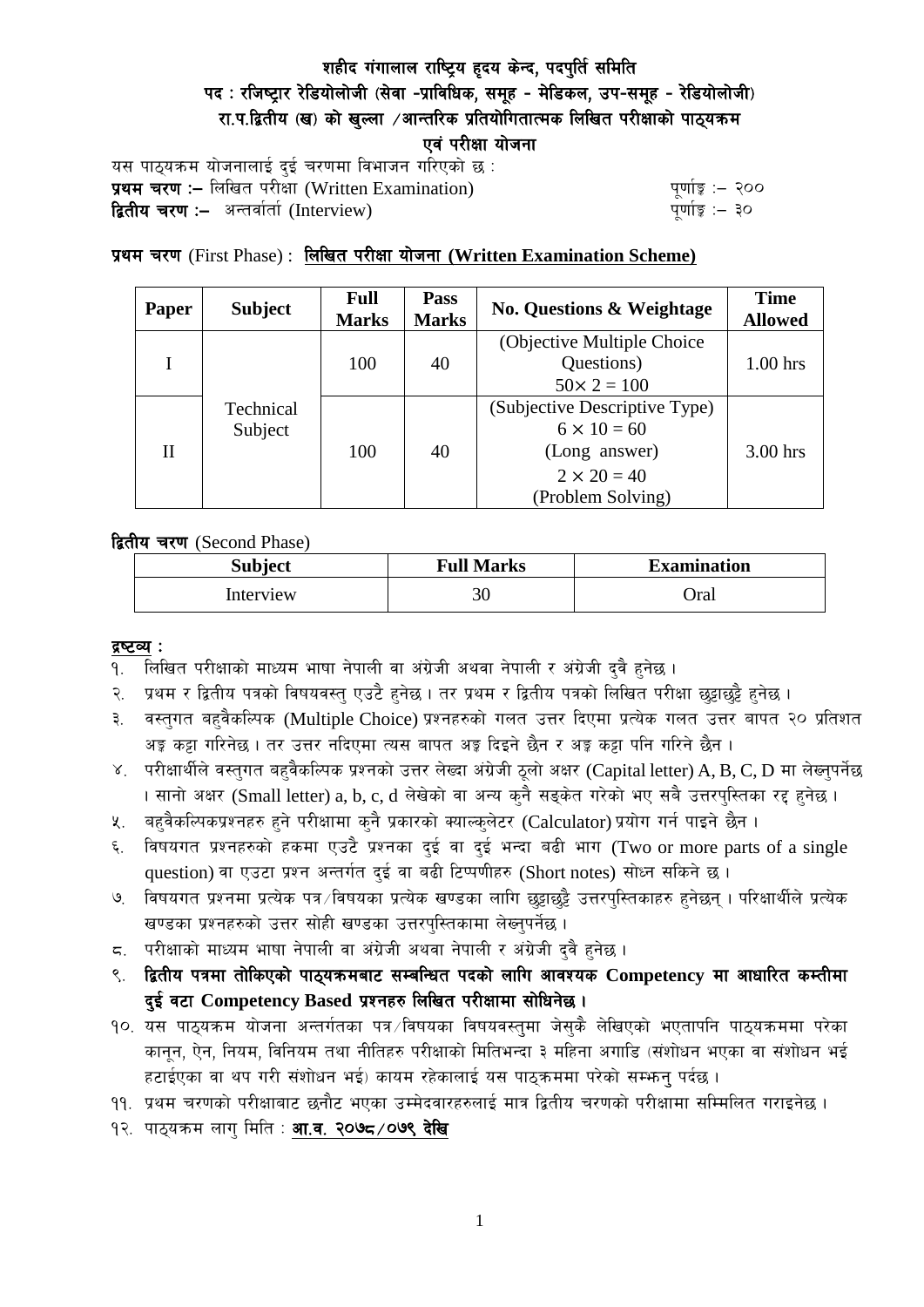# शहीद गंगालाल राष्ट्रिय हृदय केन्द, पदपुर्ति समिति पद: रजिष्ट्रार रेडियोलोजी (सेवा -प्राविधिक, समुह - मेडिकल, उप-समुह - रेडियोलोजी) रा.प.द्वितीय (ख) को खल्ला ⁄आन्तरिक प्रतियोगितात्मक लिखित परीक्षाको पाठयक्रम **Paper I & II: - Technical Subject**

## **Section (A): 40% Marks For Paper I (20 MCQs** ×**2 marks) & For Paper II (2**×**10 marks, 1**×**20 marks)**

### 1. **CARDIAC RADIOLOGY**

### 1.1 **CARDIAC/ CORONARY CT (20%)**

- 1.1.1 Cardiac and coronary anatomy (normal coronary arteries, anomalies of origin, course and termination, determination of cardiac chambers)
- 1.1.2 Calcium scoring (technique, significance, CACDRS calcium scoring reporting and data system)
- 1.1.3 CT Coronary Angiogram (technique, reporting, CT CAG vs Invasive CAG)
- 1.1.4 Role of Cardiac CT in congenital heart disease (evaluation of tetralogy of fallot, transposition of great arteries, total and partial anomalous pulmonary venous drainage, ebsteins anomaly, post-operative follow up)

#### 1.2 **CARDIAC MRI (20%)**

- 2.1.1 Role of Cardiac MRI in day to day practice
- 2.1.2 How to perform Cardiac MRI (technique and the sequences)
- 2.1.3 Stress cardiac MRI (technique and significance, drugs used, preparation, mode of action, side effects)
- 2.1.4 Cardiac MRI in hypertrophic cardiomyopathies/ myocarditis (diagnosis and prognosis)
- 2.1.5 Cardiac MRI in arrhythmia evaluation
- 2.1.6 Cardiac MRI in evaluation of cardiac masses
- 2.1.7 Role of cardiac MRI in congenital heart diseases

### **Section (B): 60% Marks For Paper I (30 MCQs** ×**2 marks) & For Paper II (4**×**10 marks, 1**×**20 marks)**

#### 2. **NON-CARDIAC RADIOLOGY (40%)**

- 2.1 Neuroradiology
- 2.2 Thoracic radiology
- 2.3 Musculoskeletal radiology
- 2.4 Gastrointestinal radiology